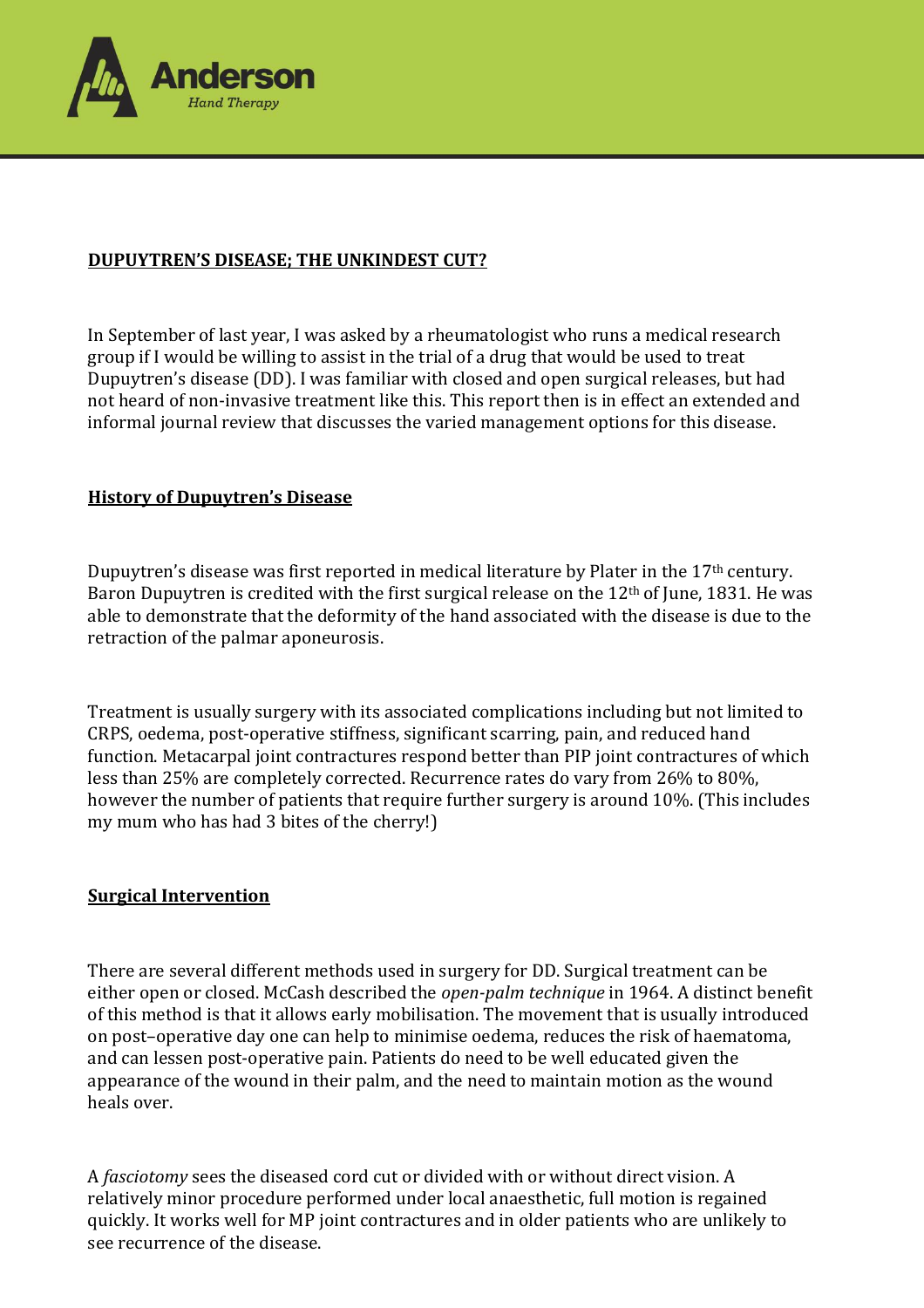*Regional fasciectomy* removes only diseased fascia, and is most suitable in the palm over the ring and little finger rays. An *extensive fasciectomy* is more involved and sees removal of diseased and potentially diseased tissue. This is most usually seen in the finger where neglect of certain fascial structures can see recurrence. Understandably, this method does have greater risk of complication, and the therapy required is more intensive.

In 1965 Hueston advocated *dermofasciectomy* to avoid recurrent contracture especially at the PIP joint. In this procedure, the diseased fascia and the skin overlying it is removed and replaced with a full thickness skin graft. Recurrence of disease has been shown to rarely occur deep to a full thickness graft, and functional results are similar to standard fasciectomy.

## **Needle Aponeurotomy**

*Needle aponeurotomy* (NA) is a minimally invasive procedure developed in Paris by Dr. Lermusiaux in the early 1950's and has been in use in France for the past 30 years. I am not aware of any hand surgeons using this technique in Melbourne however several patients have asked about it as it is well represented on the Internet. Under local anaesthetic, the surgeon uses a small hypodermic needle to divide and sever the contracting bands in the diseased areas of the palm and fingers.

NA is reported to be most effective for disease in the palm of the hand where well-defined cords are present. It is not considered appropriate if the skin is tethered or the disease is diffuse. Proponents of this method report little need for postoperative hand therapy, and a rapid return to previous activity. Scarring is minimal, and if the contracture returns, the  $\frac{1}{2}$ to 1-hour process can be repeated. However there is still a 58% recurrence rate, and 24% reoperation rate associated with this procedure, similar to standard surgery.

### **Conservative / Nonsurgical Intervention**

There have been many conservative treatments trialled over the years including vitamin supplements and creams, ultrasound, steroids, radiation and anti-gout medication. None have been able to demonstrate any success, and some such as extension splinting can perhaps hasten the disease process.

*Enzyme fasciectomy* was first used by Bassot in 1964, and Hueston repeated this in 1971. His immediate results were excellent however he did not provide any followup. McCarthy also trialled this approach, however he felt that the recurrence rate of 75% at 2-3 years post indicated no significant advantage over surgical intervention.

## **Current Research**

Badalamente (2000) used clostridal collagenase injection as a non-surgical treatment for DD. It is the phase 3 extension of this study that I am involved with. Clostridal collagenase is the specific enzyme for collagen which is why the authors felt it might have better long term results than previous, non-specific enzyme fasciectomy. They theorised that the enzyme would break down the diseased tissue to the point where passive force would be sufficient to break the cords and permit full range of motion.

Method: The experiment saw 35 patients injected with collagenase. Ultrasound was used to identify a "safe zone' between the tendon and the cord. The next day, the patients were seen, and an attempt to rupture the cord was made using brute force! If rupture did not occur the patients were instructed to apply the force themselves at home. Repeat injections were given 4-6 weeks after the first if rupture did not occur.

Once rupture was achieved, the patients were fitted with an extension splint for night that they wore for 4 months. All patients were instructed in massage with vitamin E, and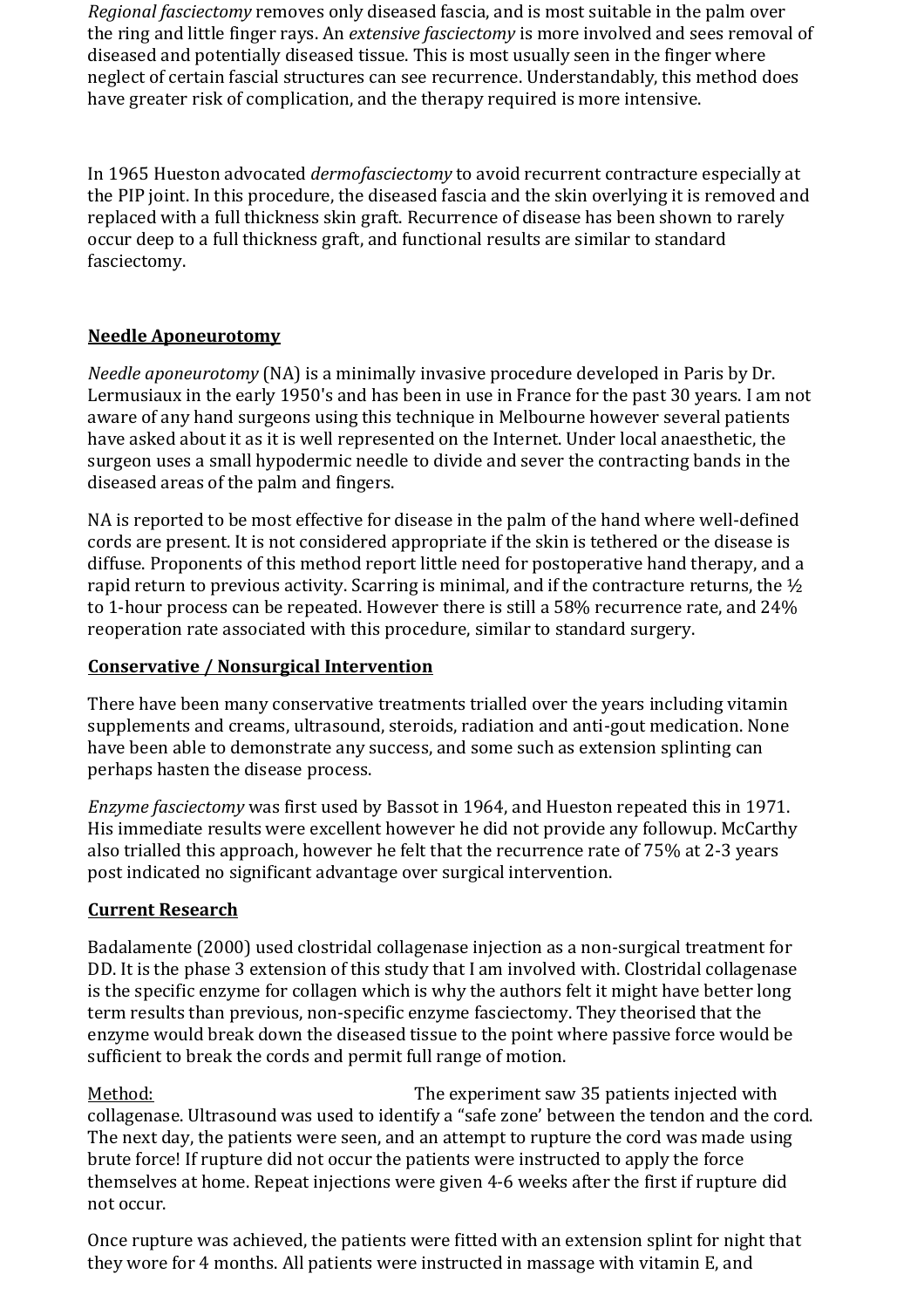extension exercises. No major adverse outcomes were reported. Minor reactions included haematoma, tenderness over the site, and oedema.

Results: Results were promising, hence the progression to a stage 3 trial. 82% of the MCP joints (n=34) treated achieved full extension. 44% of the PIP joint contractures (n=9) had full motion. Recurrence was seen in only 3 fingers at 2 year follow-up. There was no mention of the type or severity of DD seen in this study. I would assume that this method would not be as effective with diffuse or nodular DD. I am also curious as to the status of the tissue post injection. I don't know whether it simply dissolves, or whether it remains as a gluggy mass waiting to harden.

The trial I have been involved in is a stage 3, double blind, randomised, placebo-controlled study. Testing centres are spread over several countries, and many cities. I have directly treated 4 patients and 5 hands. All patients had primary involvement of their MCP joints. I saw them immediately following the rupture of the cord. My role was to provide the patient with a palmar hand based extension splint (all joints in neutral), to be worn at night for 4 months. I also educated them in massage, and flexion / extension exercises. I did not see them for follow-up visits, and all measurements were taken by a nurse.

## **Discussion**

Whilst I am not in a position to comment as to long term results, I can say that I was amazed by the amount of movement they had. All could achieve full active extension without pain. All patients were very positive about the experience despite the aggression required to achieve this movement. One patient did have tearing of the skin over the injection site. This wound healed quickly, and he came back 2 months later to have his left hand injected. Currently the clinical trial has been paused awaiting more vials of the collagenase.

Discussions with surgeons about this trial and method reveal different levels of enthusiasm to that expressed by potential patients. Patients are very interested in a method that provides good motion without surgery whether it be injection or NA. The decreased time off from work, lack of need for follow-up therapy, and potential to resume previous functional status sooner is attractive.

Surgeons are concerned by the lack of long term results, and have questions about the effect the enzyme may have long term. I do not know why NA is not performed by local surgeons. If it is, perhaps it is because these patients don't need hand therapy which is a bad thing for my business! There are definite risks associated with the injection of a needle with or without collagenase should it miss the cord and contact tendon or nerve. The study I am involved in does not use ultrasound to provide information on tendon position, a feature that did concern at least one surgeon I spoke with.

It does appear that there are now options to consider beyond surgical fasciectomy. There is certainly growing awareness in the general public of these options, and whilst we may still be some way off any definitive results, it is certain that invasive surgery is being challenged as a first line management option.

## **Further Reading / References**

Badalamente, M.A. Hurst, L.C. **Enzyme injection as nonsurgical treatment of Dupuytren's disease** *Journal of Hand Surgery Vol 25A(4), 2000 Jul.*

Hunter, Mackin, Callahan. **Dupuytren's Disease** *Rehabilitation of the Hand***.** pp 971-988. 5th edition, Mosby 2002